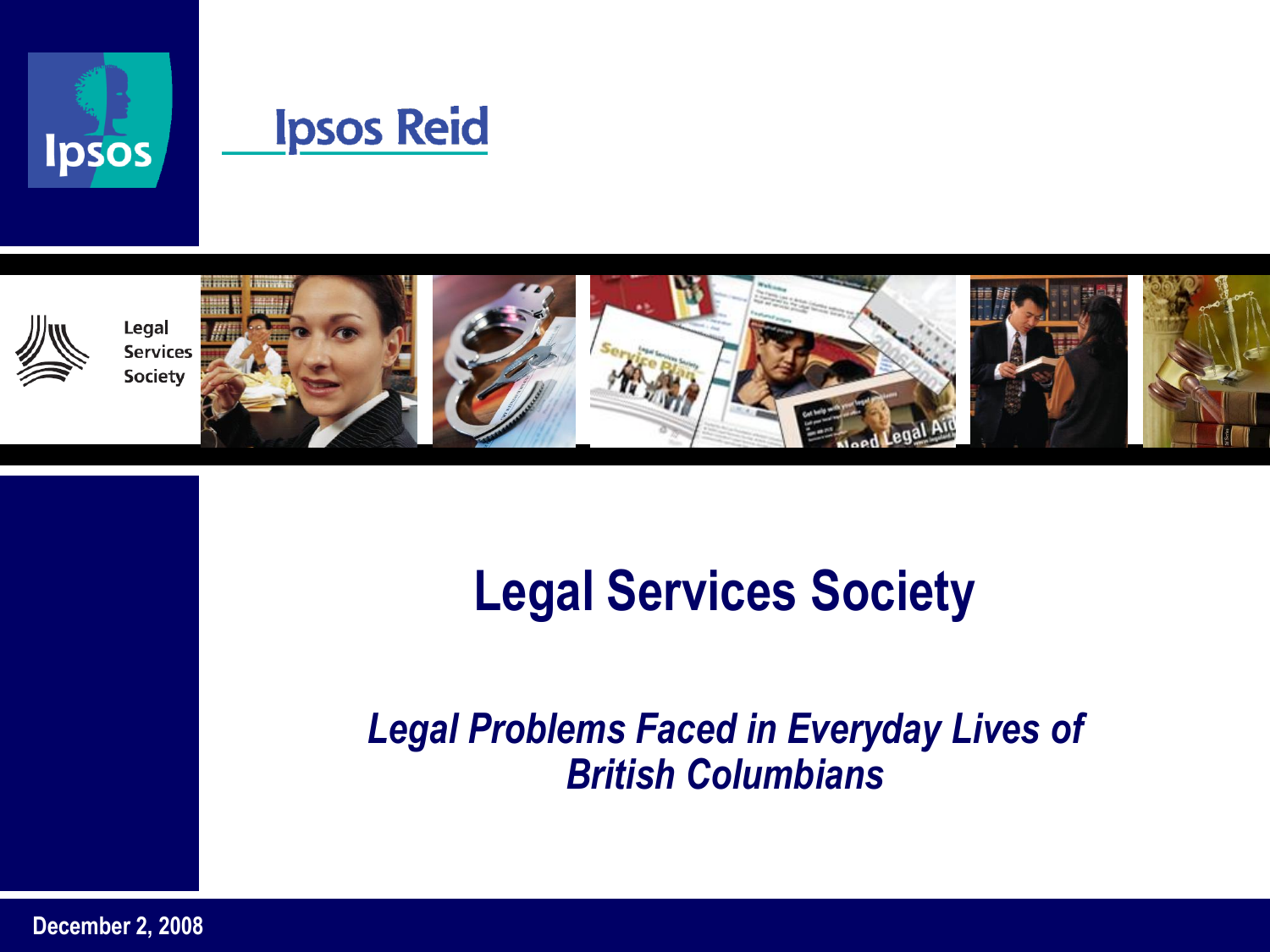

#### **Objectives**

- **Measure the incidence of justiciable problems faced by British Columbians;**
- **Determine the impact these problems have;**
- **Identify what action, if any, was taken;**
- **Better understand the perceived barriers to taking action to address legal issues; and,**
- **Determine the perceived fairness of the justice system.**



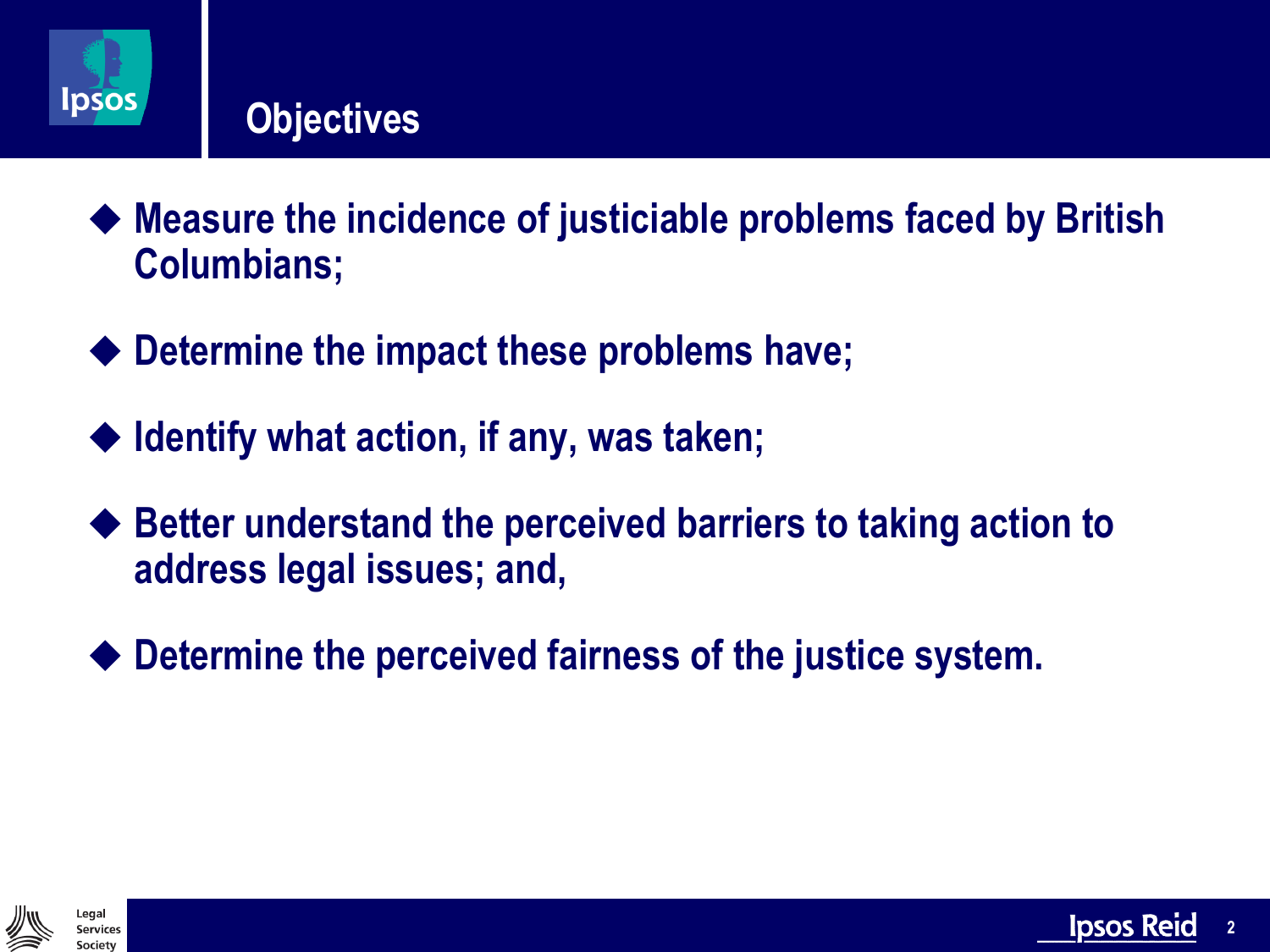

#### **Methodology**

- ◆ Conducted online between September 23 and October 6, 2008.
- ◆ Sample outgo balanced to be representative of the BC population
- ◆ A total of 1,189 respondents completed the survey:
	- 18 years of age or older; and,
	- Household income of less than \$50,000 per year.
- ◆ The margin of error is ±2.8%, 19 times out of 20.
- **Data were weighted to reflect BC population with an income of less than \$50,000, and on age and gender.**
- *Note: Where base sizes are too small to report, data is shown as a summary of responses rather than as a actual number of respondents.*



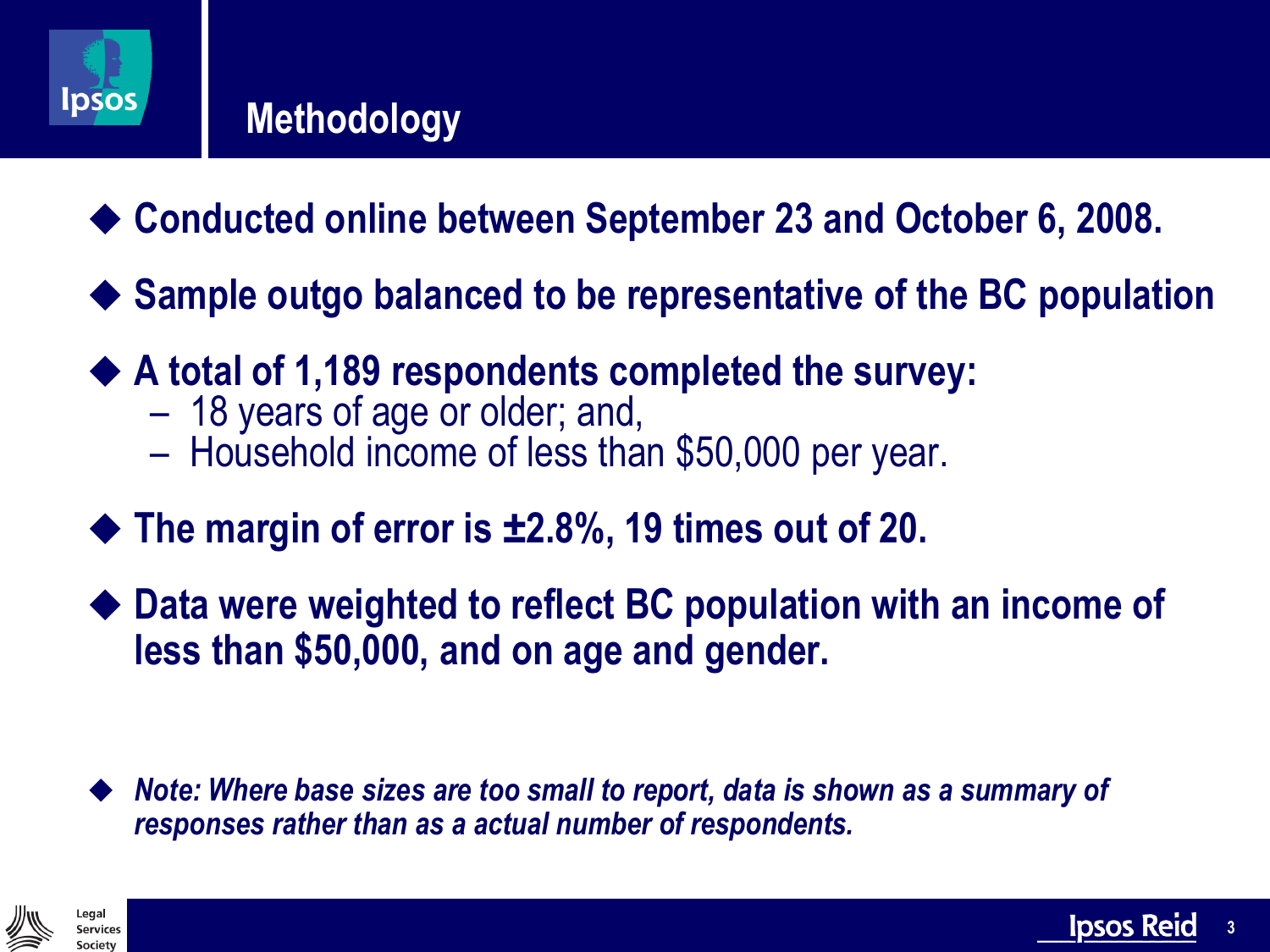

### **Overall incidence of experiencing problems is high**

**17% 44% 50% 61% 63% 66% 68% 73% 79% 80% 84% 83% 83% 90% 0 Times/Never**

**% Not Experienced % Experienced Mean**

|                                                                                                                                                                                                              | % Experienced                                                                                                                             |                                                                                                                    | <b>Mean</b>                                   |
|--------------------------------------------------------------------------------------------------------------------------------------------------------------------------------------------------------------|-------------------------------------------------------------------------------------------------------------------------------------------|--------------------------------------------------------------------------------------------------------------------|-----------------------------------------------|
| Any (Net)                                                                                                                                                                                                    |                                                                                                                                           |                                                                                                                    | 83%                                           |
| <b>Consumer problems</b><br><b>Money/debt problems</b><br><b>Housing/land problems</b><br><b>Employment problems</b><br><b>Family relationship problems</b><br>Personal injury problems                      | 18%<br>22%<br>11% 51%<br>14% 15% 46%<br>17%<br>13% 7% 36%<br>$16\%$<br>13% 5% 35%<br>15%<br>9%5%32%<br>18%<br>17% 10% 29%<br>9% 9% 6% 24% | <b>Younger BCers</b>                                                                                               | 1.3<br>1.3<br>0.8<br>0.8<br>0.6<br>0.5<br>0.6 |
| Welfare/social assistance problems<br>Wills & power of attorney problems<br><b>Discrimination problems</b><br><b>Police incidents</b><br><b>Legal action problems</b><br>Hospital treatment/release problems | 15%<br>19%<br>7%6%<br>16%<br>9%4% 15%<br>8%4% 15%<br>5%% 15%                                                                              | (18 to 34 and 35<br>to $54$ ) are<br>significantly<br>more likely to<br>have<br>experienced any<br>problems (88%). |                                               |
| Immigration problems                                                                                                                                                                                         | <b>5% 8%</b><br>1 Time                                                                                                                    | 2-3 Times<br>4+ Times                                                                                              | 0.3<br>0.1                                    |



Legal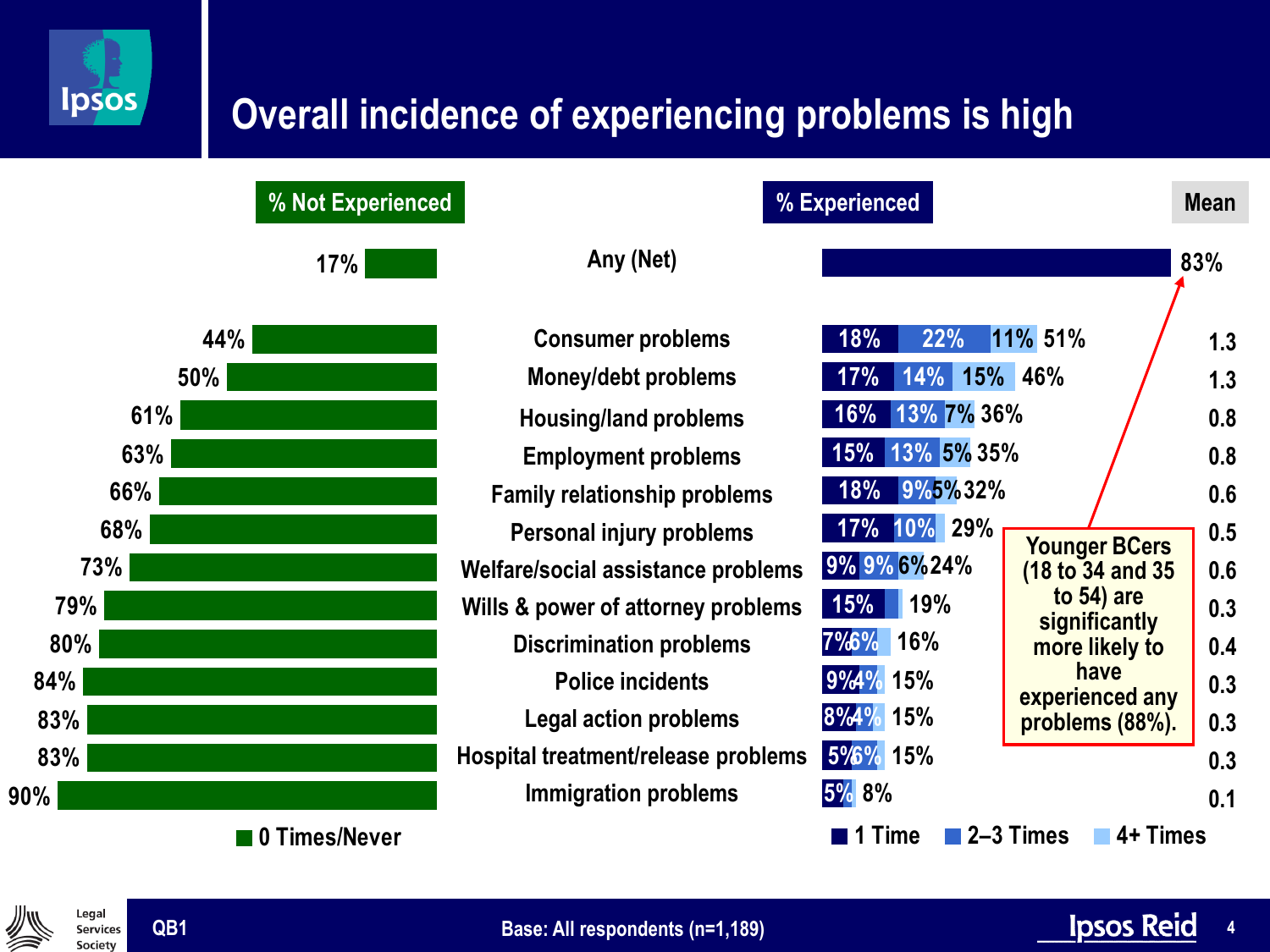

## **Taking action is also high, but take action on own**

#### **% Took No Action % Took Action**

**22%**

**22%**

**23%**

**24%**

**24%**

**26%**

**28%**

**30%**

**36%**

**36%**

**37%**

**47%**

#### **Wills & power of attorney problems (n=128) Welfare/social assistance problems (n=179) Family relationship problems (n=197) Money/debt problems (n=228) Consumer problems (n=248) Immigration problems (n=51)\* Legal action problems (n=112) Employment problems (n=197) Personal injury problems (n=187) Housing or land problems (n=212) Police incidents (n=88)\* Hospital treatment/release problems (n=107) Discrimination problems (n=116) 9% 14% 13% 12% 18% 12% 14% 17% 23% 24% 25% 21% 30% 15%**

| 29% | 17%       |             | 34%        | 80%         |
|-----|-----------|-------------|------------|-------------|
| 45% |           | 24%         |            | 8% 77%      |
| 31% | 13%       |             | $33\%$     | 77%         |
| 58% |           |             |            | 12% 7% 77%  |
|     | 67%       |             |            | 8% 76%      |
| 43% |           |             |            | 19% 11% 73% |
| 30% | 16%       |             | $26\%$     | 72%         |
| 47% |           |             | 17% 7% 71% |             |
| 37% |           | 13% 15% 65% |            |             |
| 39% |           | 16% 7% 62%  |            |             |
| 33% | $4\%$ 23% |             | 60%        |             |
| 33% |           | 18% 5%56%   |            |             |
| 26% |           | 17% 7% 50%  |            |             |

**No Action, Problem Not Serious Enough No Action, Even Though Serious Enough** **Took Care of on Own, No Legal Assistance**

**Non-Legal Assistance**

**Legal Assistance**

*\* Small base size, interpret with caution.*



**QC1**

**Base: Respondents who experienced each problem**

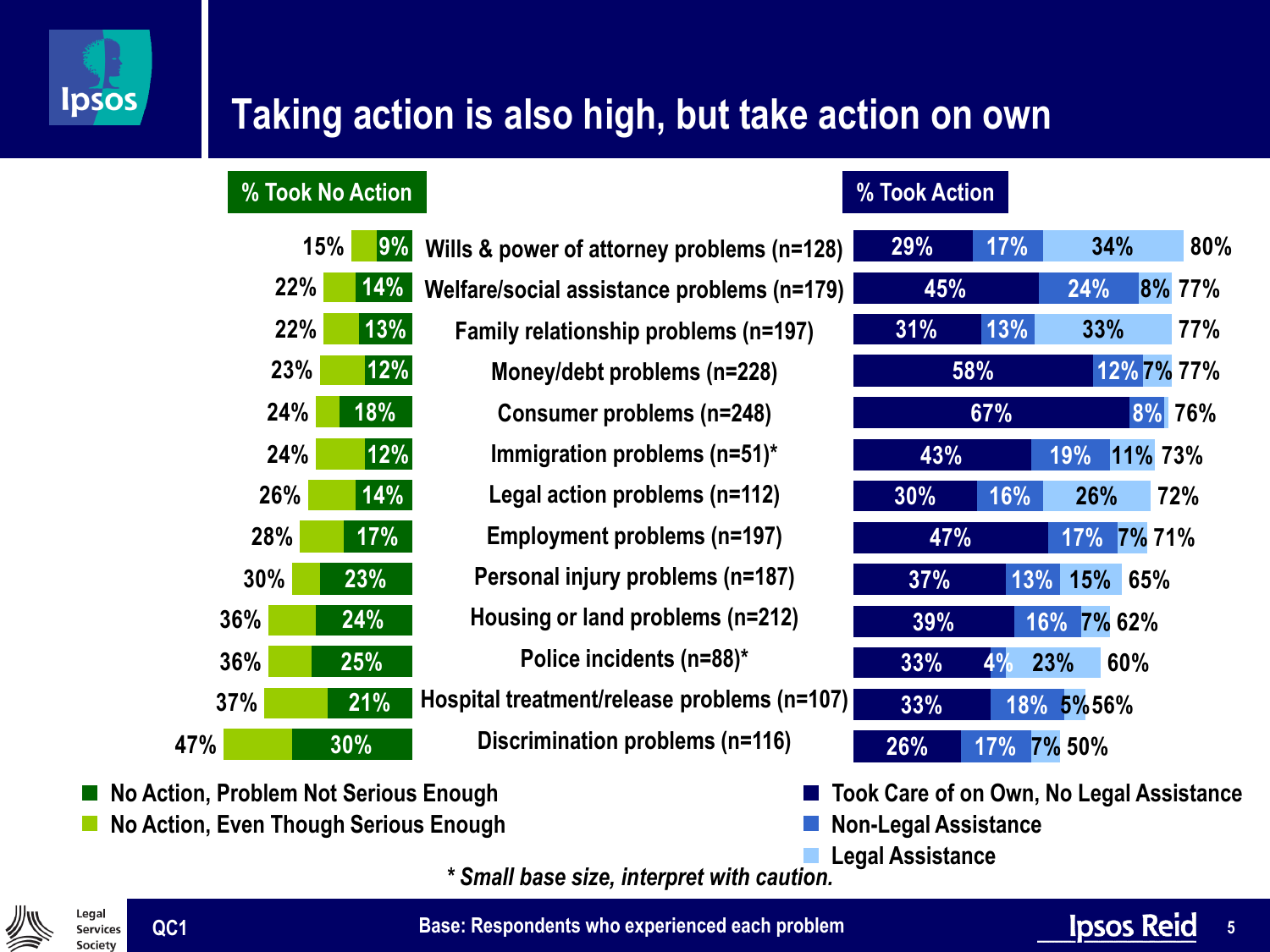

#### **Reasons vary, but thinking nothing can be done, stress, and not knowing are key barriers**

#### **% Did Not Take Any Action % Did Not Seek Legal Assistance**





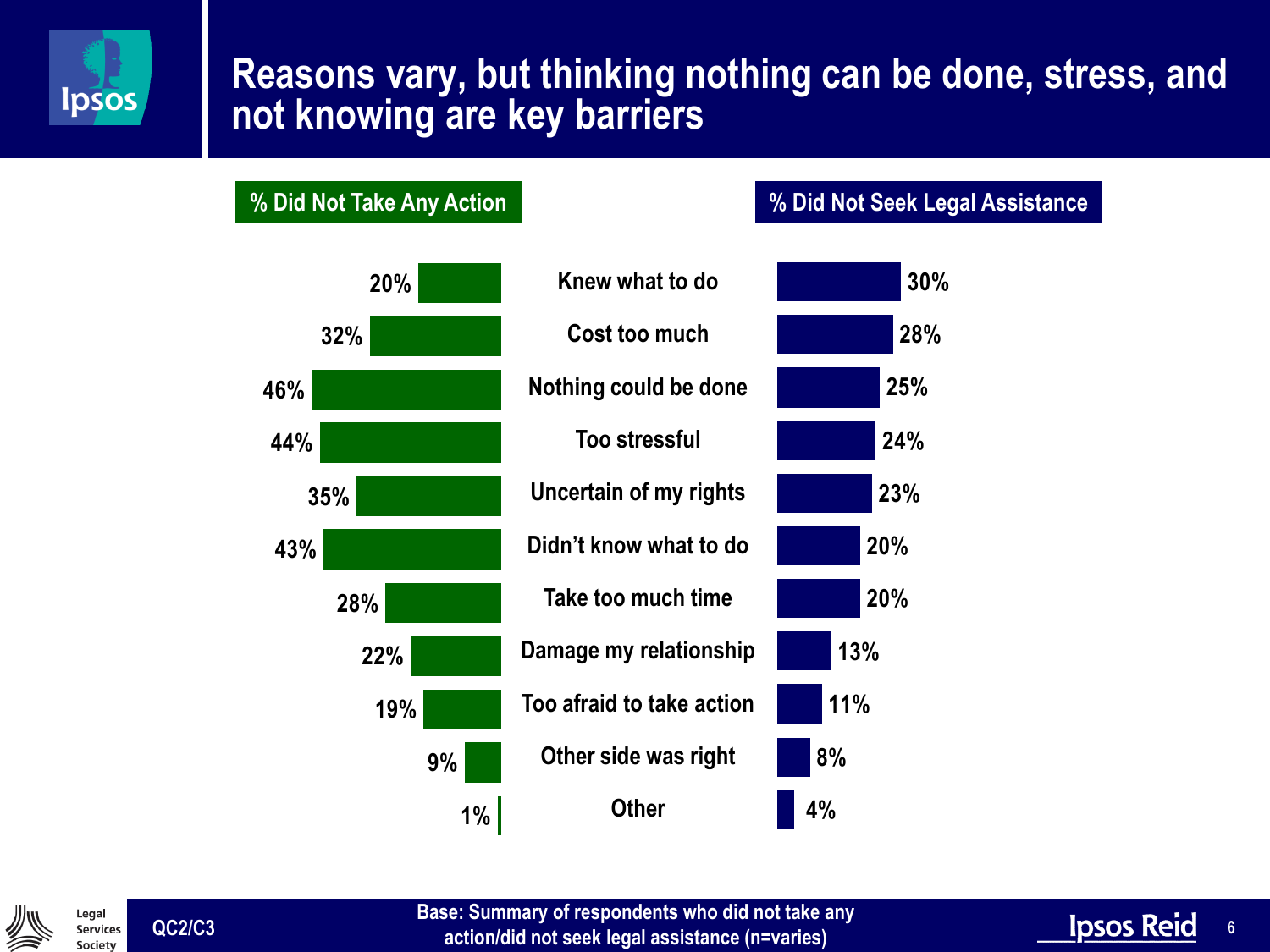

# **Friends and family are key source for non-legal assistance**





**Base: Respondents who sought any non-legal assistance (n=398)**

**8**

**Ipsos Reid**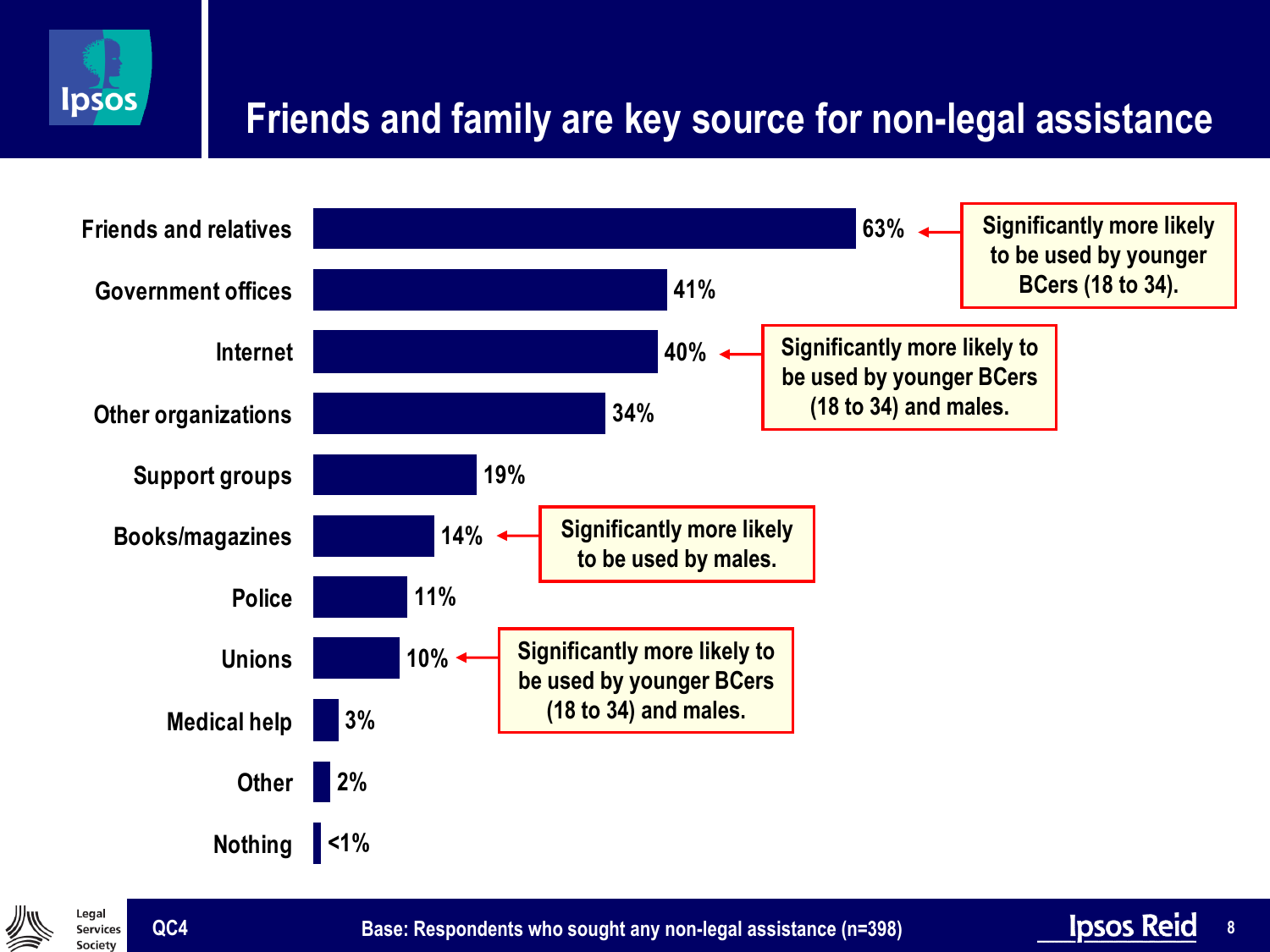

# **And they are satisfied with non-legal assistance received**





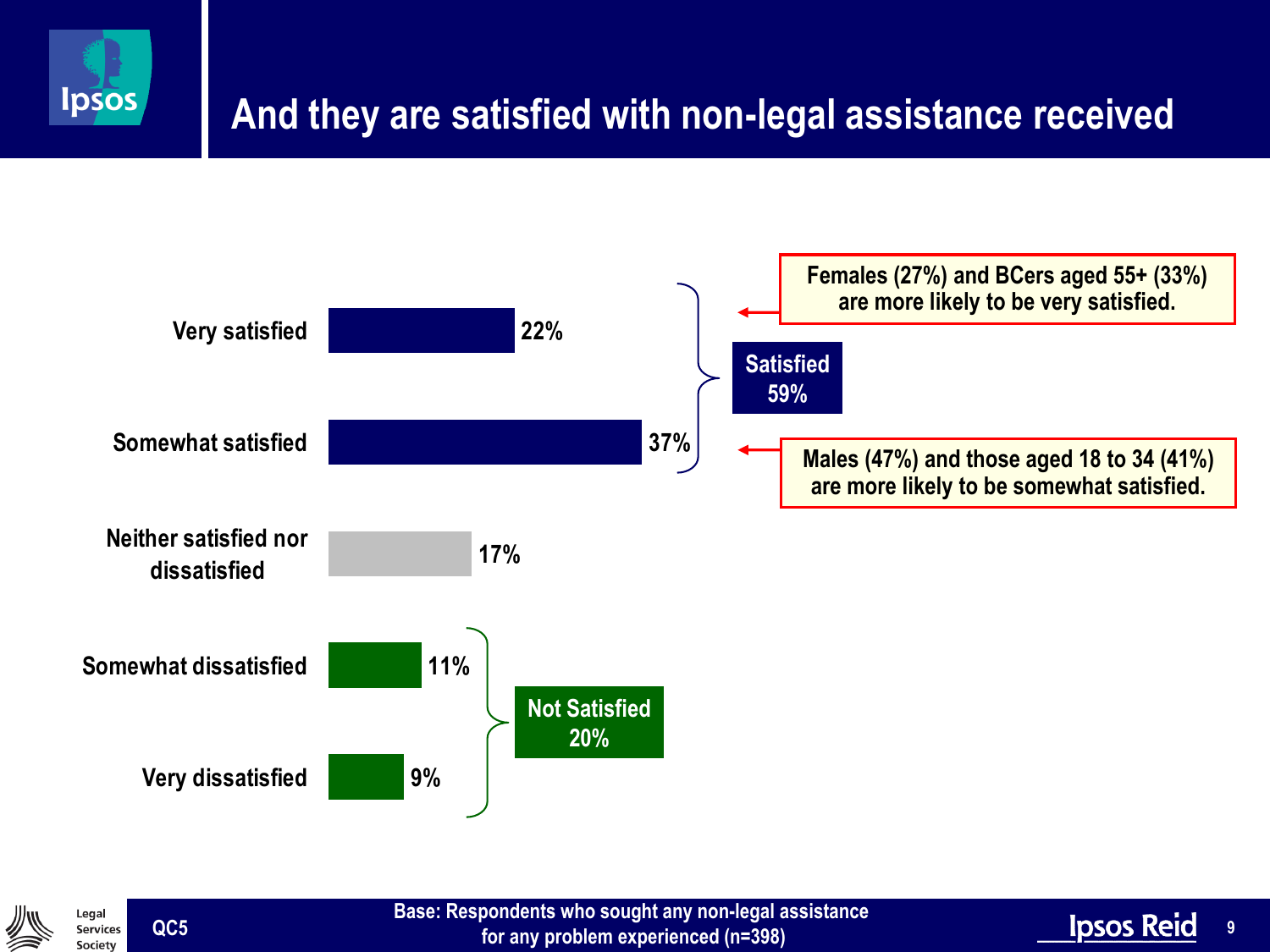

### **Lawyers are key source for legal assistance**





**QC6**

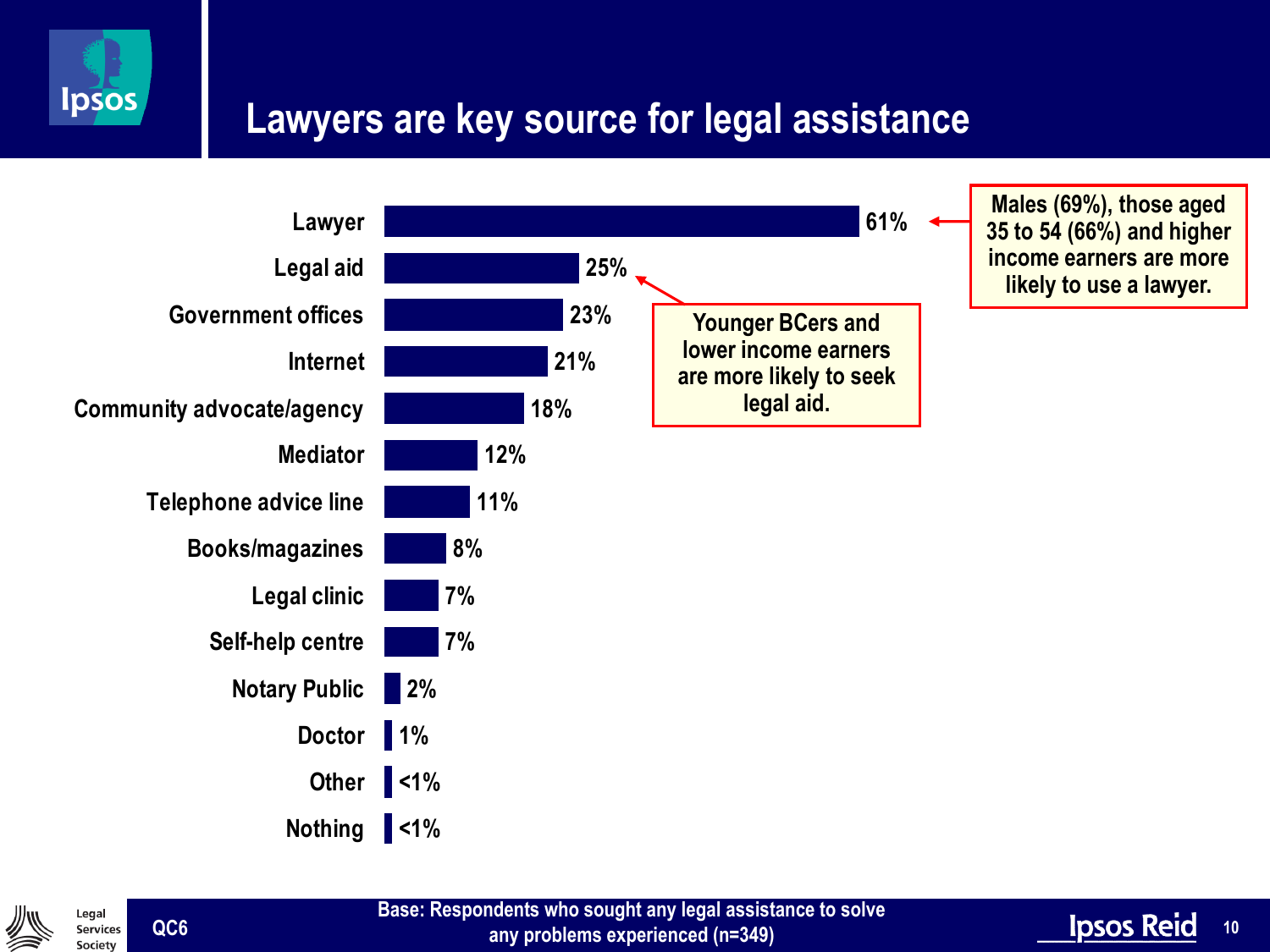





**Base: Respondents who sought any legal assistance to solve any problems experienced (n=349)**

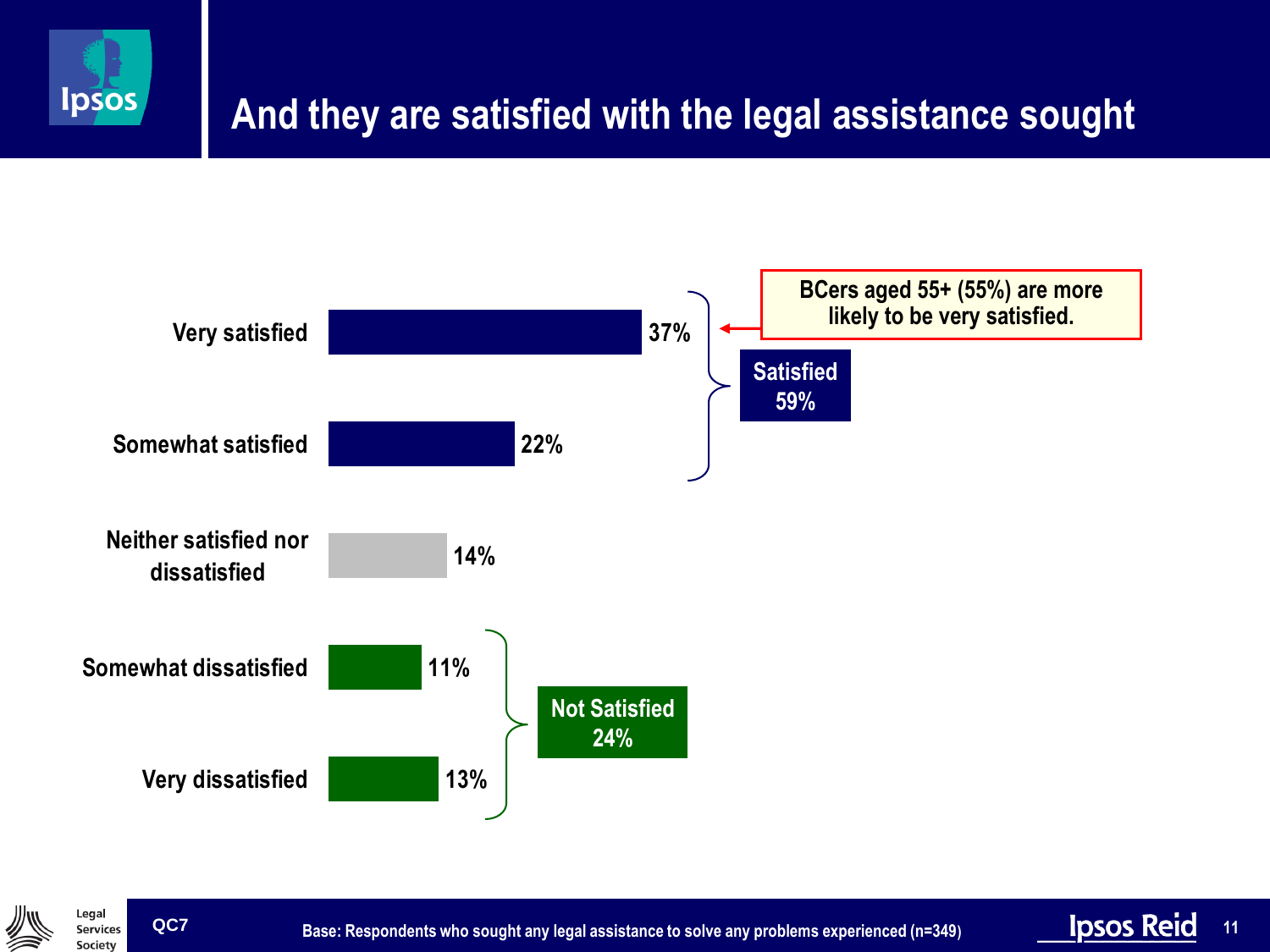

### **Most problems are resolved and resolved fairly**



**Base: Respondents who experienced each problem**





**QC8a**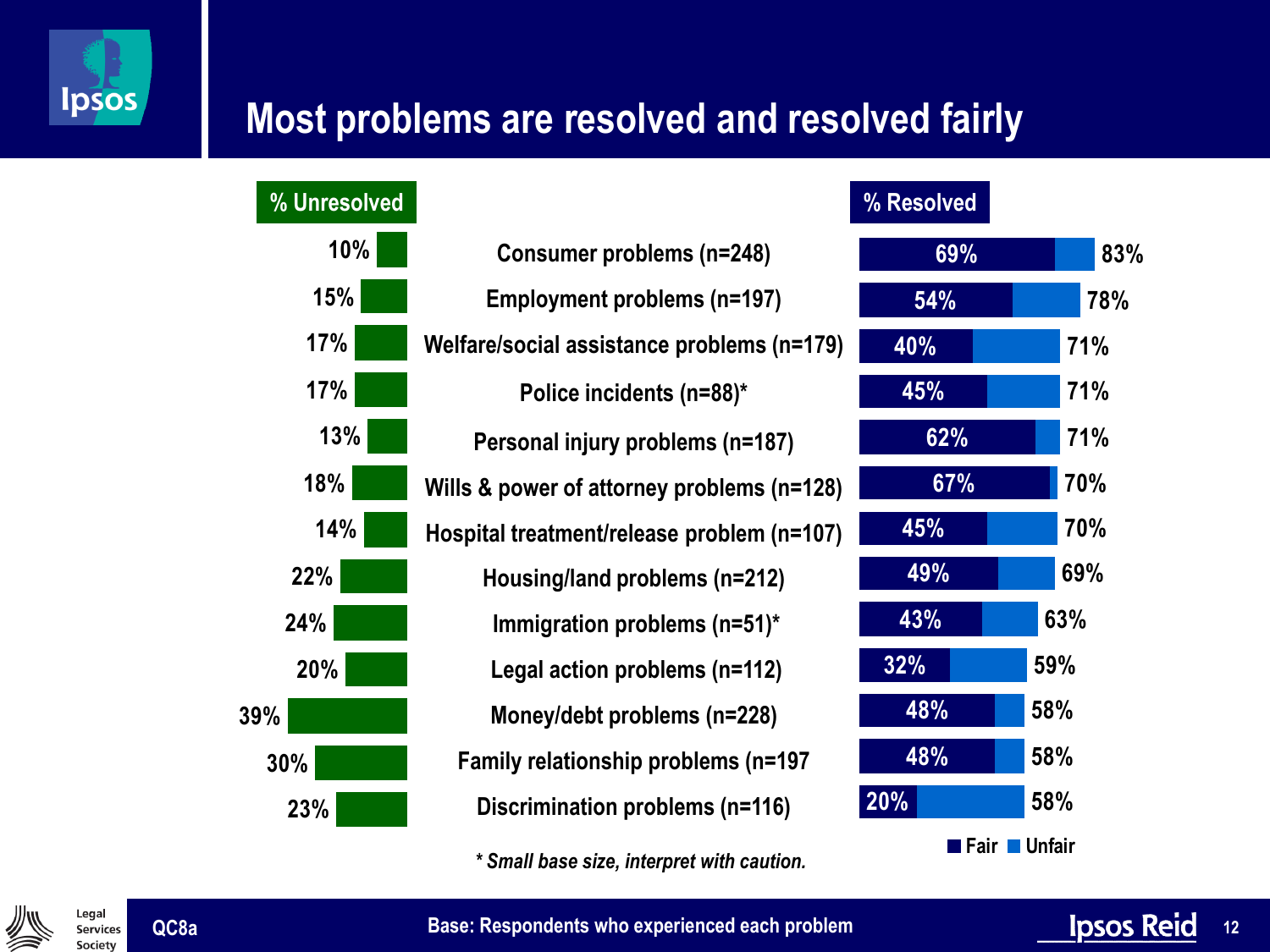

# **Satisfaction with outcome is also high**

#### **% Not Satisfied % Satisfied**

|     | 5%         | Wills & power of attorney problems (n=107)  |
|-----|------------|---------------------------------------------|
| 18% | 7%         | <b>Consumer problems (n=221)</b>            |
| 11% |            | Personal injury problems (n=162)            |
| 15% | 6%         | Family relationship problems (n=135)        |
| 16% | 6%         | Money/debt problems (n=139)                 |
| 26% | 10%        | Employment problems (n=170)                 |
| 16% | 5%         | Immigration problems (n=37)**               |
| 21% | 12%        | Housing/land problems (n=157)               |
| 14% | 10%        | Police incidents (n=72)*                    |
| 24% | 9%         | Hospital treatment/release problems (n=92)* |
| 31% | <b>15%</b> | Welfare/social assistance problems (n=148)  |
| 27% | 15%        | Legal action problems $(n=87)^*$            |
| 7%  | 15%        | Discrimination problems (n=88)*             |
|     |            |                                             |



**Somewhat Dissatisfied Very Dissatisfied**

**37%**

*\* Small base size, interpret with caution. \*\* Very small base size, interpret with extreme caution.*

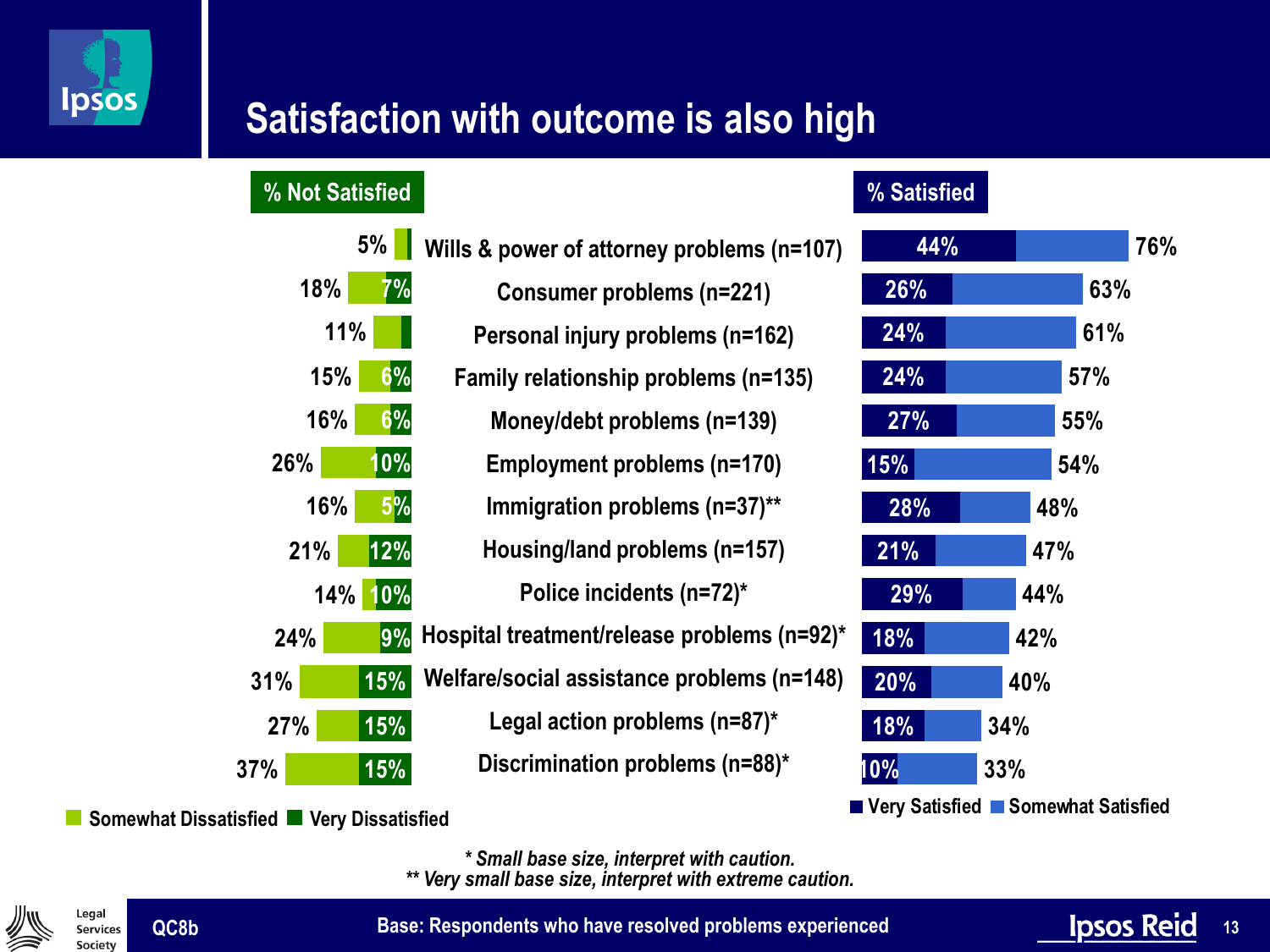

#### **Importantly, most BCers don't think legal assistance would make a difference to outcome**

**Immigration problems (n=35)\*\* – 33% Legal action problems (n=68)\* Discrimination problems (n=82)\* Police incidents (n=55)\* Employment problems (n=161) Personal injury problems (n=138) Wills & power of attorney problems (n=62)\* Welfare/social assistance problems (n=138) Housing/land problems (n=146) Hospital treatment/release problems (n=88)\* Family relationship problems (n=88)\* Money/debt problems (n=124) Consumer problems (n=221) 0% 9% 6% 6% 5% 10% 3% 8% 14% 10% 3% 4% 4% 14% 9% 20% 6% 4% 18% 11% 18% 10% 9% 11% 10% 9% 8% 6% 48% 34% 27% 25% 25% 25% 24% 24% 22% 20% 17% 16% 9% 5% % No Difference % Worse Outcome % Better Outcome 39% 46% 50% 40% 51% 60% 59% 57% 50% 49% 48% 61% 70%**

**Somewhat Worse Outcome ■ Much Worse Outcome Contract Contract Contract Contract Contract Contract Much Better Outcome** ■ Somewhat Better Outcome

*\* Small base size, interpret with caution.*

*\*\* Very small base size, interpret with extreme caution.*



**Base: Respondents who resolved problems without legal assistance**

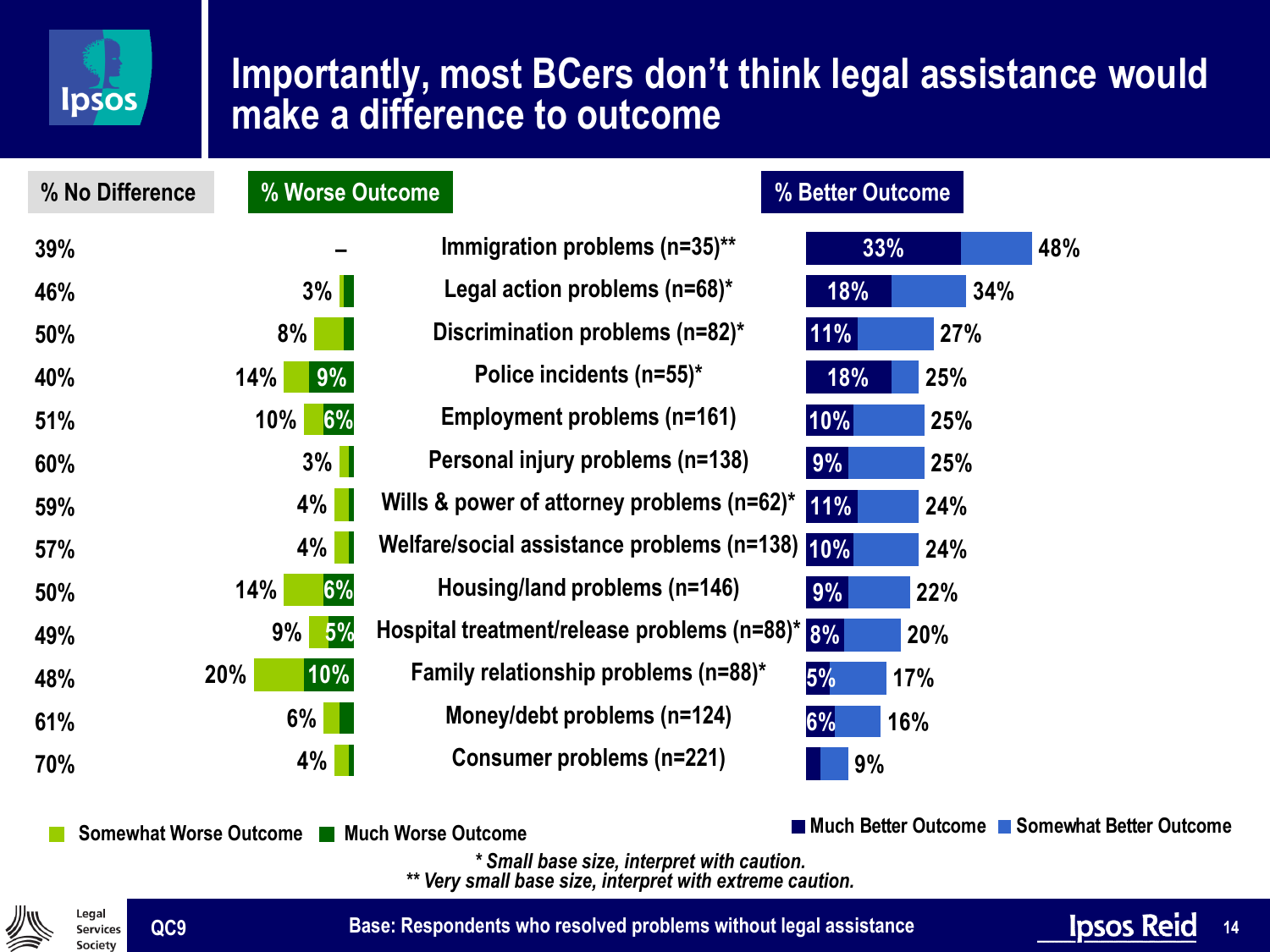

#### **Problems are disruptive and those that are taken care of on their own are more disruptive**

#### **5% 5% 6% 9% 8% 13% 11% 13% 9% 5% 5% 12% 17% 15% 5% 22% 16% 10% 28% 26% Immigration problems (n=66)\* Welfare/social assistance problems (n=250) Family relationship problems (n=327) Employment problems (n=329) Legal action problems (n=154) Hospital treatment/release problems (n=146) Discrimination problems (n=155) Money/debt problems (n=461) Police incidents (n=125) Personal injury problems (n=297) Housing/land problems (n=392) Wills & power of attorney problems (n=233) Consumer problems (n=568) % Not Disruptive % Disruptive Not Very Disruptive**  Not At All Disruptive **25% 23% 10% 12% 15% 4% 15% 14% 16% 16% 8% 20% 14% 12% 14% 8% 10% 10% 4% 21% 22% 14% 15% 19% 20% 23% 16% 17% 17% 20% 13% 11% 14% 61% 56% 53% 51% 50% 50% 49% 43% 43% 40% 40% 21% 20% 20% 23% 12% 15% Extremely Disruptive Very Disruptive Somewhat Disruptive**

*\* Small base size, interpret with caution.*



**Base: Respondents who experienced each problem**

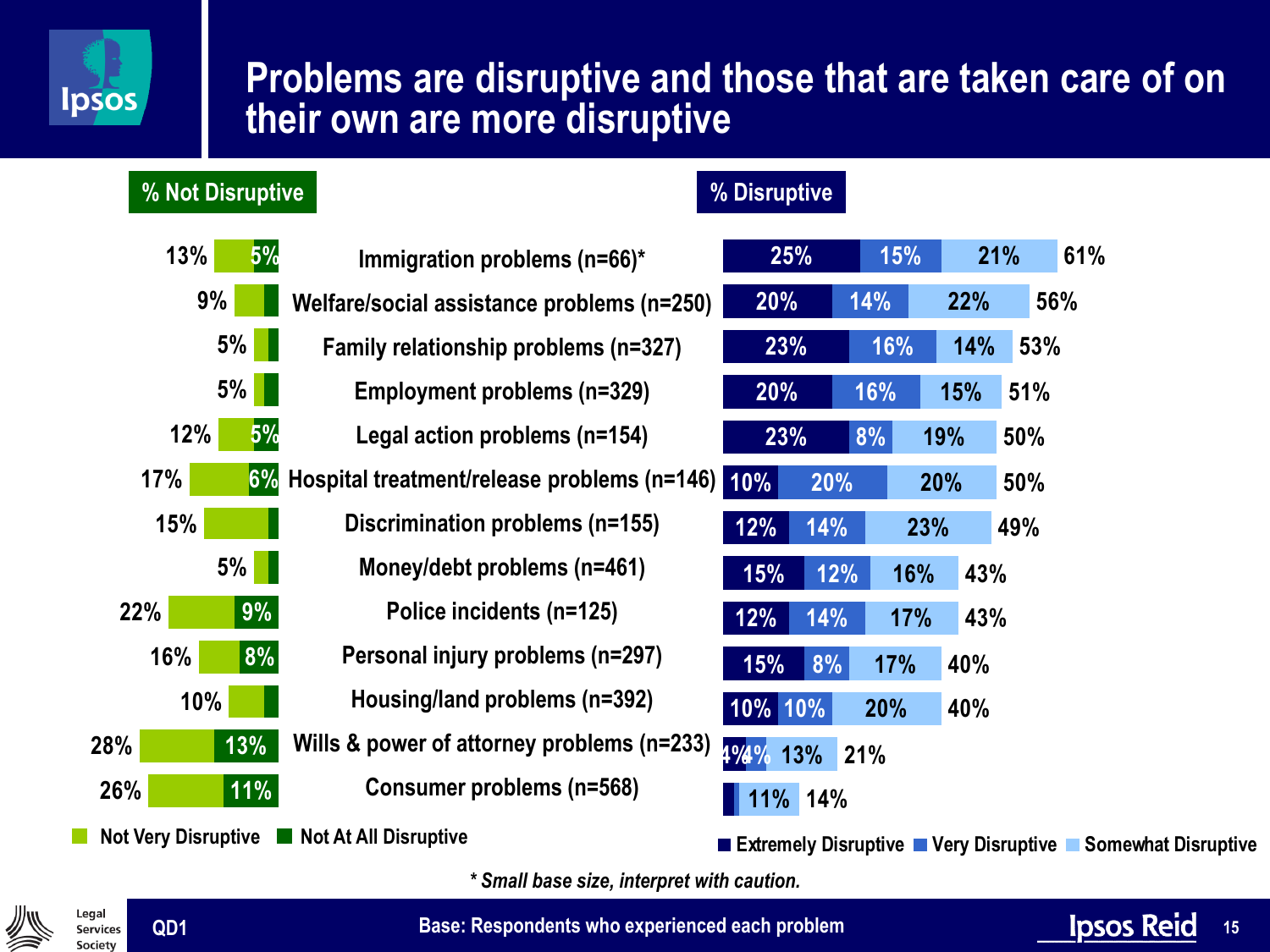# **Ipsos**

#### **It's important to resolve problems, and problems that are more disruptive are more important to resolve**

| % Not Important |                                             | % Important  |                          |
|-----------------|---------------------------------------------|--------------|--------------------------|
| 4%              | Welfare/social assistance problems (n=250)  | 37%          | 6% 62%<br>19%            |
| $8\%$<br>4%     | Immigration problems $(n=66)^*$             | 34%          | 19%<br>8% 61%            |
| 9%<br>4%        | Hospital treatment/release problems (n=146) | 21%<br>16%   | 59%<br>22%               |
| 6% 4%           | Legal action problems (n=154)               | 28%          | 15%<br>14%<br><b>57%</b> |
| 2%              | Employment problems (n=329)                 | 31%          | 9% 57%<br>17%            |
| 2%              | Family relationship problems (n=327)        | 31%          | 4%55%<br>20%             |
| 10%             | Discrimination problems (n=155)             | 15%<br>24%   | <b>15%</b><br>54%        |
| 5%<br>11%       | Police incidents (n=125)                    | 16%<br>21%   | 52%<br>15%               |
| 4%<br>$8\%$     | Personal injury problems (n=297)            | 24%<br>11%   | 14%<br>49%               |
| $3\%$           | Money/debt problems (n=461)                 | 25%          | 14%<br><b>7% 46%</b>     |
| $5\%$           | Housing/land problems (n=392)               | 16%<br>16%   | 13% 45%                  |
| 6%              | Wills & power of attorney problems (n=233)  | 17%<br>13%   | 13%<br>43%               |
| 10%             | <b>Consumer problems (n=568)</b>            | 6% 8%<br>16% | 30%                      |
|                 |                                             |              |                          |

**Extremely Important Very Important Somewhat Important**

*\* Small base size, interpret with caution.*



**Not Very Important Not At All Important** 

**Base: Respondents who experienced each problem**

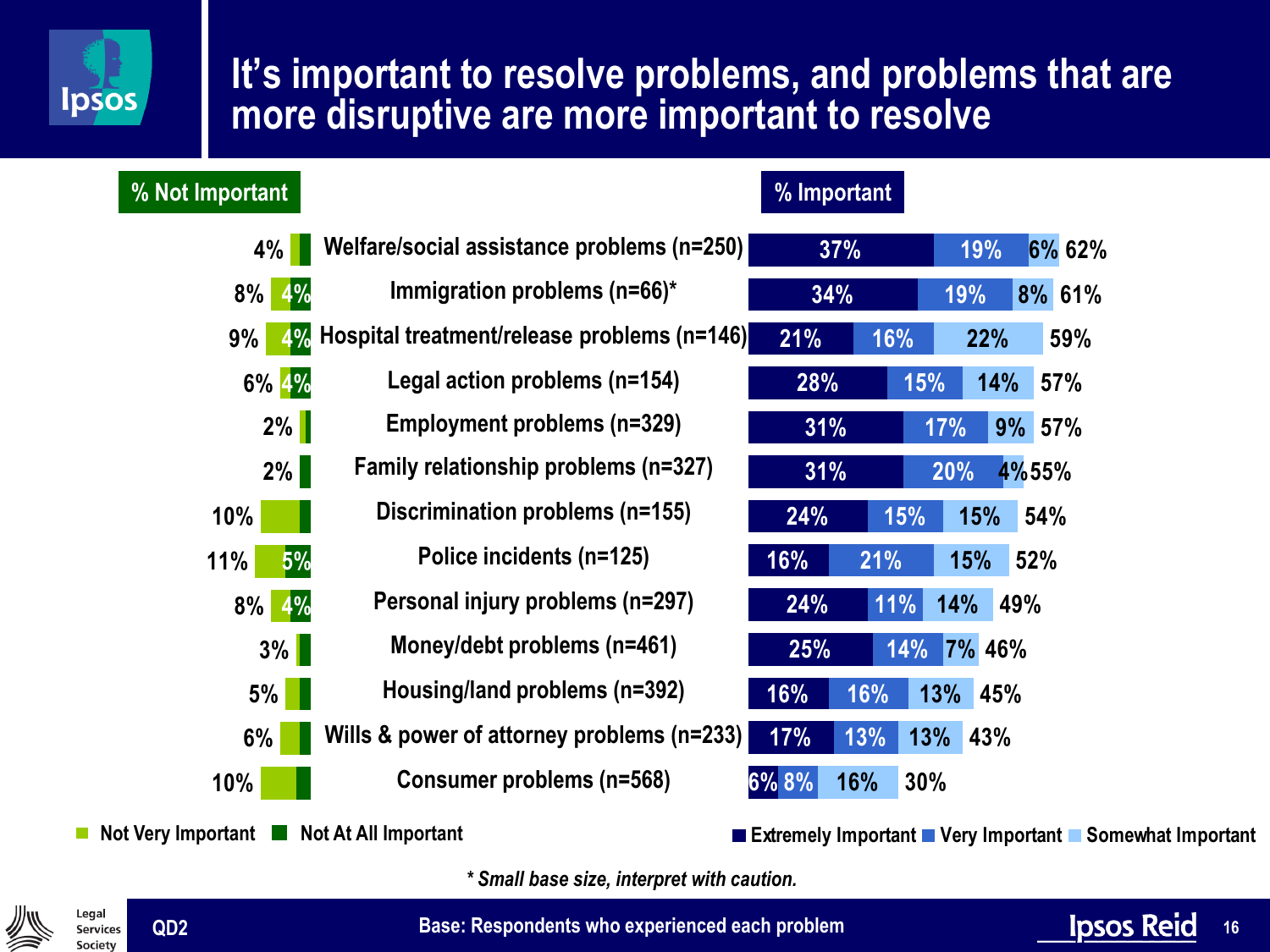

#### **As a result of problems, BCers are experiencing issues, particularly emotional and physical health issues**